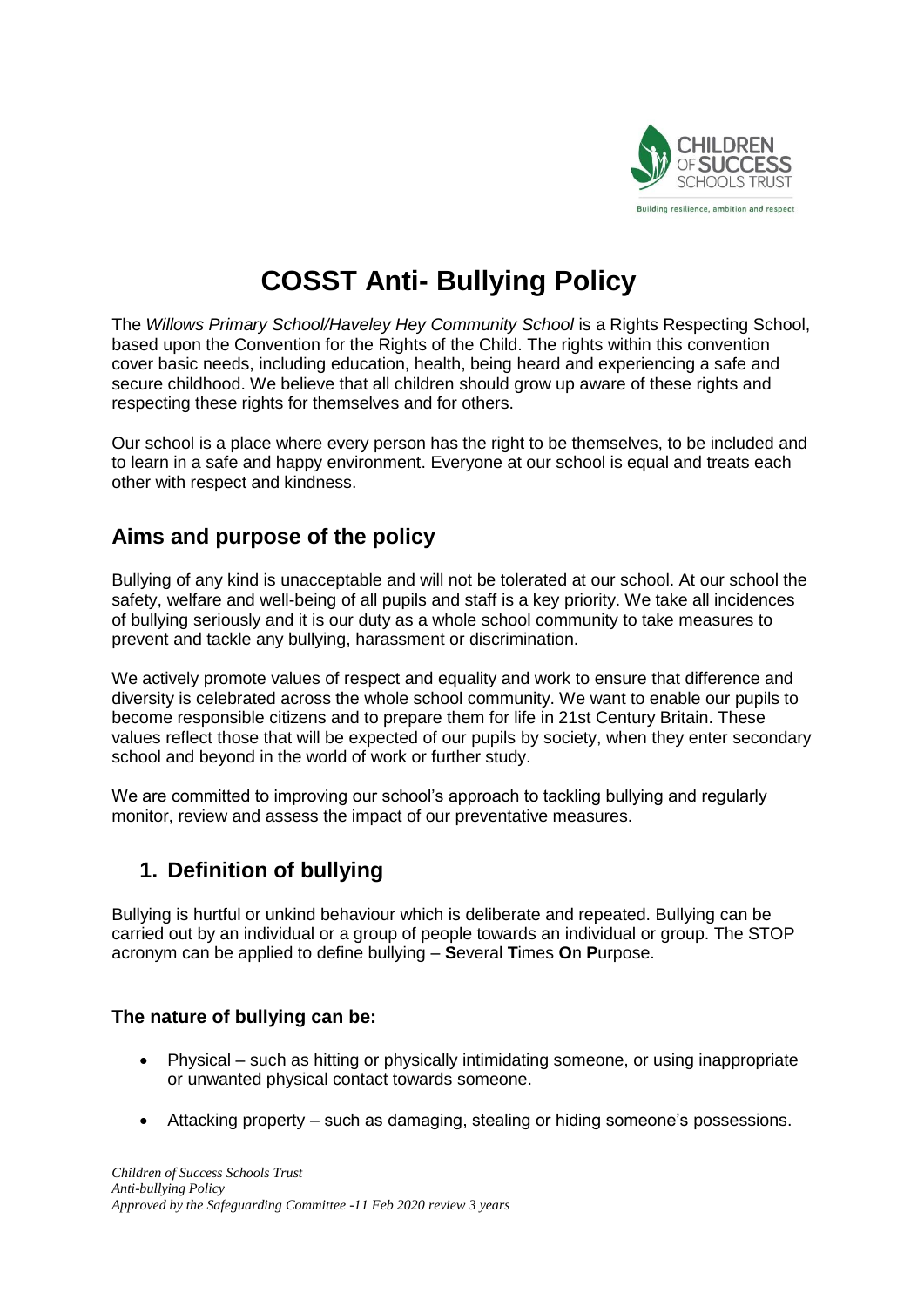- Verbal Such as name calling, spreading rumours about someone, using derogatory or offensive language or threatening someone.
- Psychological such as deliberately excluding or ignoring people. This could also include inciting others to bully.
- Cyber such as using text, email or other social media to write or say hurtful things about someone, or to circulate inappropriate images of someone.

#### **Bullying can be based on any of the following things:**

- Race (racist bullying)
- Religion or belief
- Culture or class
- Gender (sexist bullying)
- Sexual orientation (homophobic or biphobic bullying)
- Gender identity (transphobic bullying)
- Special Educational Needs (SEN) or disability
- Appearance or health conditions
- Related to home or other personal situation
- Related to another vulnerable group of people

No form of bullying will be tolerated and all incidents will be taken seriously

# **2. Reporting bullying**

**PUPILS WHO ARE BEING BULLIED:** If a pupil is being bullied they are encouraged to not retaliate but to tell someone they trust about it such as a friend, family member or trusted adult. They are also encouraged to report any bullying incidents in school:

- Report to a teacher their class teacher or any other teacher
- Tell a friend who in turn can help them tell a teacher or staff
- Tell any other adult staff in school such as lunchtime organisers, teaching assistants or the school office
- Tell an adult at home
- Report anonymously (e.g. through worry boxes)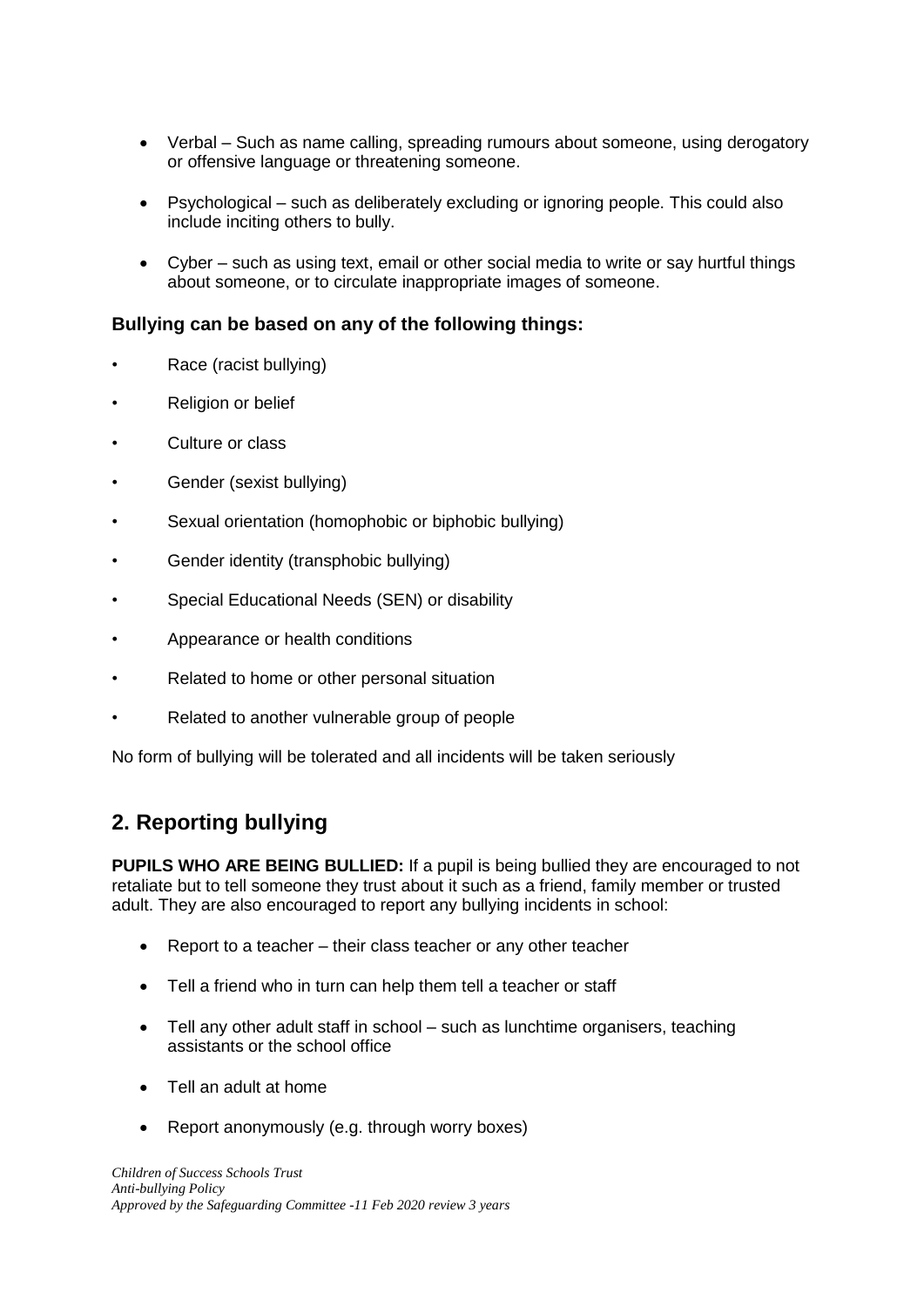- Talk to Place 2 Talk
- Call ChildLine to speak with someone in confidence on 0800 1111

#### **STAFF**

All school staff, both teaching and non-teaching (for example lunchtime organisers, site managers, office staff) have a duty to report bullying, to be vigilant to the signs of bullying and to play an active role in the school's measures to prevent bullying. If staff are aware of bullying, they should reassure the pupils involved and inform their class teacher.

#### **SENIOR STAFF**

The Senior Leadership Team, Head of School and Executive Headteacher have overall responsibility for ensuring that the anti-bullying policy is followed by all members of staff and that the school upholds its duty to promote the safety and well-being of all young people.

#### **PARENTS AND CARERS**

Parents and carers should look out for potential signs of bullying such as distress, lack of concentration, feigning illness or other unusual behaviour. Parents and carers should encourage their child not to retaliate and support and encourage them to report the bullying. Parents and carers can report an incident of bullying to the school either in person, or by phone. In the first instance this should be with the class teacher.

### **PUPILS**

Pupils should not take part in any kind of bullying and should watch out for signs of bullying among their peers. They should never be bystanders to incidents of bullying, but should offer support to the victim and, if possible, help them to tell a trusted adult.

## **3. Responding to bullying**

#### **When bullying has been reported, the following actions will be taken:**

- Staff will record the bullying or the parental concern on CPOMS
- The Safeguarding Team monitor incidents on CPOMS and will investigate allegations and decide on the next course of action. This may involve:
	- o Meeting with the alleged target
	- o Meeting with any witnesses
	- o Meeting with the alleged perpetrator
	- o Meeting with parents/ carers
- The incident will be reviewed with reference to the Behaviour Pathway to decide on a plan of action. This will be shared with all relevant parties.
- The plan of action should ensure that the target is made to feel safe and reassured that the bullying is not their fault.
- Staff will pro-actively respond to the bully who may require support.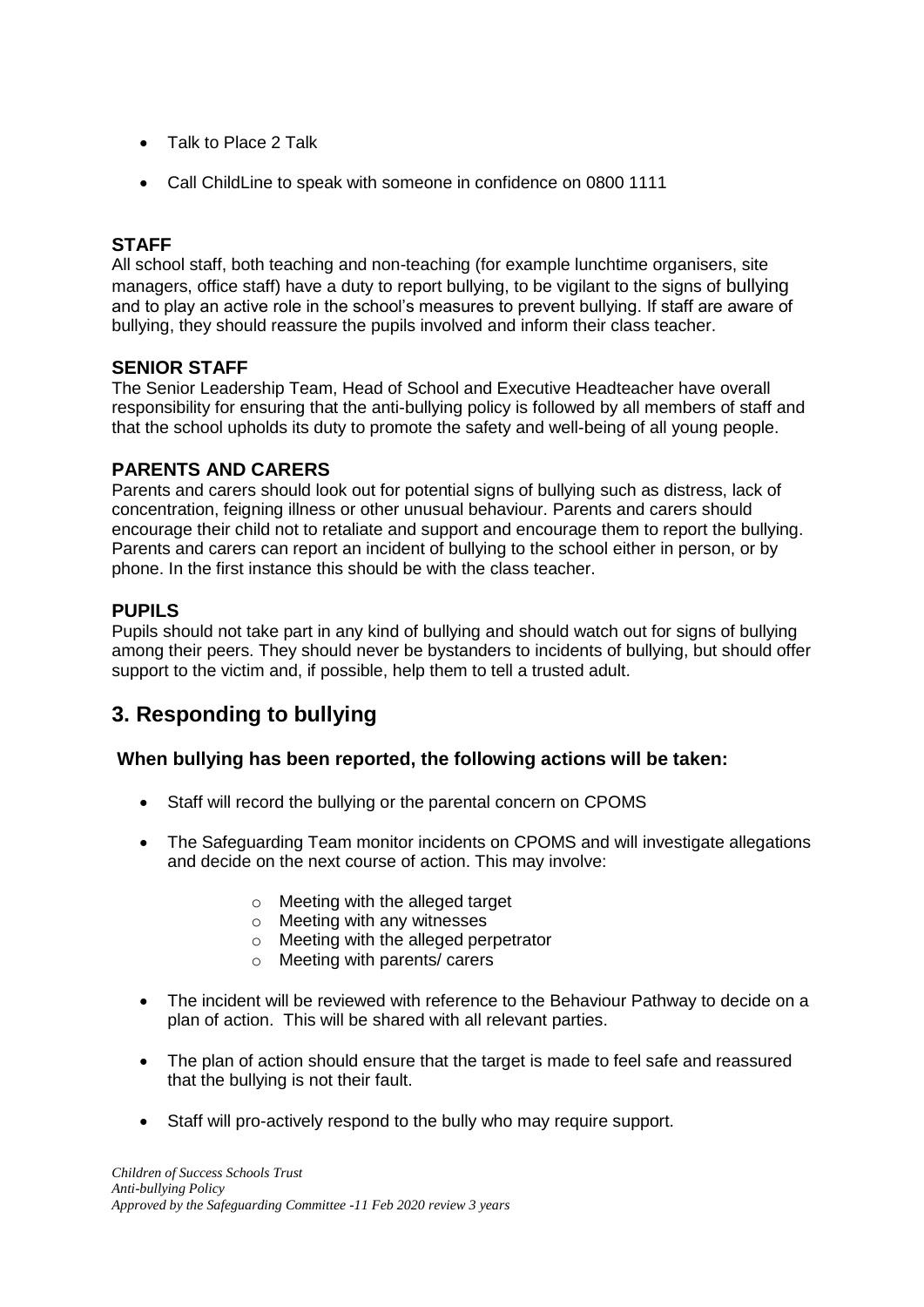- Staff will decide whether to inform parents or carers and where necessary involve them in any plans of action.
- Staff will assess whether any other authorities (such as police or the local authority) need to be involved, particularly when actions take place outside of school.
- Designated school staff will produce termly reports summarising incidents of bullying, which the head teacher will report to the governing body.

## **4. Bullying outside of school**

Bullying is unacceptable and will not be tolerated, whether it takes place inside or outside of school. Bullying can take place on the way to and from school, before or after school hours, at the weekends or during the holidays, or in the wider community. The nature of cyber bullying in particular means that it can impact on pupils' well-being beyond the school day. Staff, parents and carers, and pupils must be vigilant to bullying outside of school and report and respond according to their responsibilities as outlined in this policy.

## **5. Derogatory language**

Derogatory or offensive language is not acceptable and will not be tolerated. This type of language can take any of the forms of bullying listed in our definition of bullying. It will be challenged by staff and recorded and monitored on school CPOMS and follow up actions and sanctions, if appropriate, will be taken for pupils and staff found using any such language.

### **6. Prejudice-based incidents**

A prejudice-based incident is a one-off incident of unkind or hurtful behaviour that is motivated by a prejudice or negative attitudes, beliefs or views towards a protected characteristic or minority group. It can be targeted towards an individual or group of people and have a significant impact on those targeted. All prejudice-based incidents are taken seriously and recorded and monitored in school, with the Head of School and Executive Headteacher regularly reporting incidents to the governing body. This not only ensures that all incidents are dealt with accordingly, but also helps to prevent bullying as it enables targeted anti-bullying interventions.

### **7. School initiatives to prevent and tackle bullying**

We use a range of measures to prevent and tackle bullying including:

- A child-friendly anti-bullying policy displayed in all classrooms ensures all pupils understand and uphold the anti-bullying policy.
- The PSHE programme of study includes opportunities for pupils to understand about different types of bullying and what they can do to respond and prevent bullying.
- School assemblies help raise pupils' awareness of bullying and derogatory language.